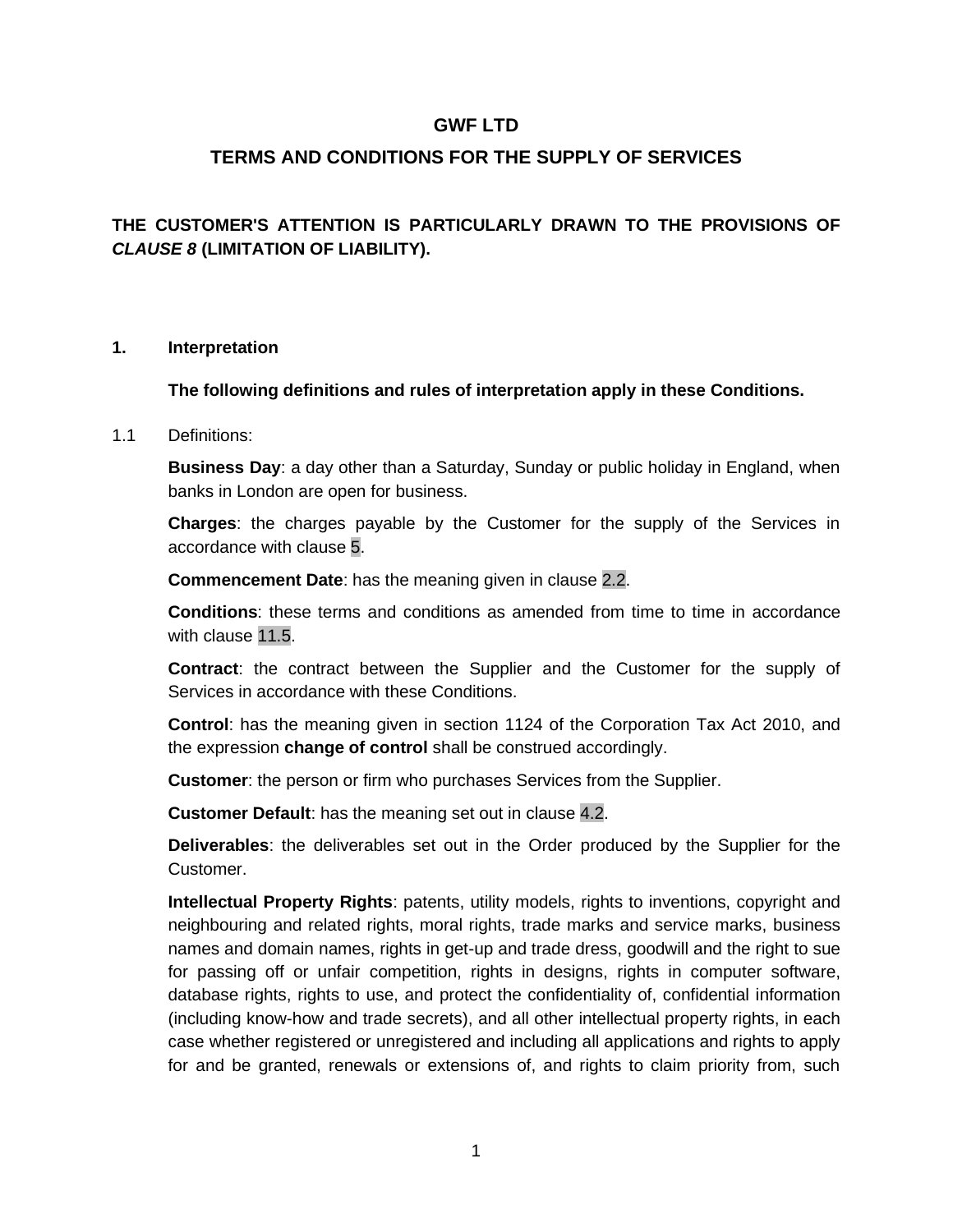rights and all similar or equivalent rights or forms of protection which subsist or will subsist now or in the future in any part of the world.

**Order**: the Customer's written acceptance of the Supplier's quotation.

**Services**: the services, including the Deliverables, supplied by the Supplier to the Customer as set out in the Specification.

**Specification**: the description or specification of the Services provided in writing by the Supplier to the Customer.

**Supplier**: **GWF LTD** registered in England and Wales with company number 13472125 whose registered office is located at Studio 5, Capability House, Building 31, Wrest Park, Silsoe, Bedfordshire, England, MK45 4HR.

**Supplier Materials**: has the meaning set out in [clause 4.1\(h\).](#page-3-2)

- 1.2 Interpretation:
	- (a) Unless expressly provided otherwise in this Contract, a reference to legislation or a legislative provision:
		- (i) is a reference to it as amended, extended or re-enacted from time to time; and
		- (ii) shall include all subordinate legislation made from time to time under that legislation or legislative provision.
	- (b) Any words following the terms **including**, **include**, **in particular**, **for example** or any similar expression, shall be construed as illustrative and shall not limit the sense of the words, description, definition, phrase or term preceding those terms.
	- (c) A reference to **writing** or **written** includes email but not fax.

# **2. Basis of contract**

- 2.1 The Order constitutes an offer by the Customer to purchase Services in accordance with these Conditions.
- <span id="page-1-0"></span>2.2 The Order shall only be deemed to be accepted when the Supplier issues written acceptance of the Order at which point and on which date the Contract shall come into existence (**Commencement Date**).
- 2.3 Any samples, drawings, descriptive matter or advertising issued by the Supplier, and any descriptions or illustrations contained in the Supplier's marketing materials, are issued or published for the sole purpose of giving an approximate idea of the Services described in them. They shall not form part of the Contract or have any contractual force.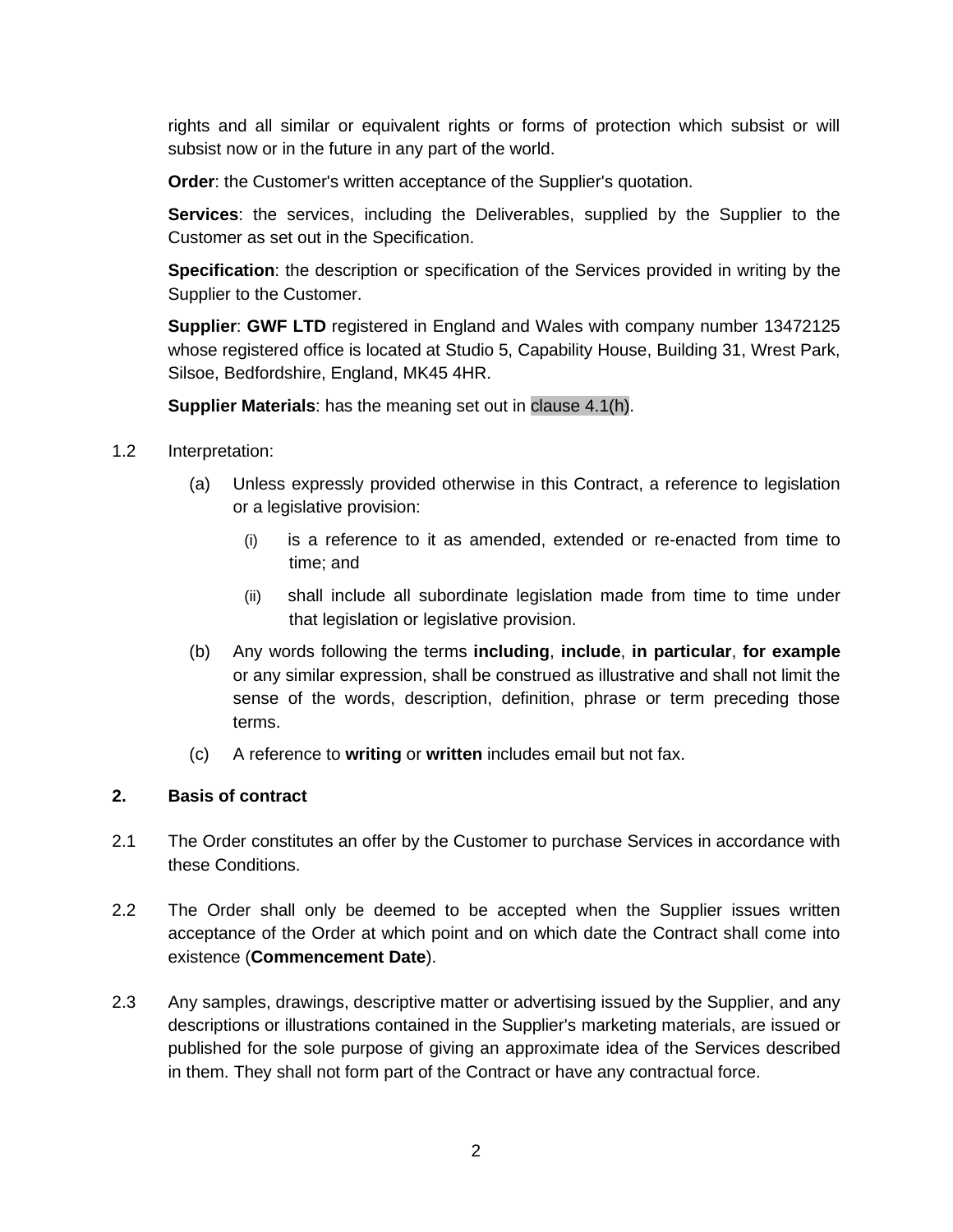- 2.4 These Conditions apply to the Contract to the exclusion of any other terms that the Customer seeks to impose or incorporate, or which are implied by law, trade custom, practice or course of dealing.
- 2.5 Any quotation given by the Supplier shall not constitute an offer, and is only valid for a period of 30 Business Days from its date of issue.

#### <span id="page-2-0"></span>**3. Supply of Services**

- 3.1 The Supplier shall supply the Services to the Customer in accordance with the Specification in all material respects.
- 3.2 The Supplier shall use all reasonable endeavours to meet any performance dates specified in the Order, but any such dates shall be estimates only and time shall not be of the essence for performance of the Services.
- 3.3 The Supplier reserves the right to amend the Specification if necessary to comply with any applicable law or regulatory requirement, or if the amendment will not materially affect the nature or quality of the Services, and the Supplier shall notify the Customer in any such event.
- 3.4 The Supplier warrants to the Customer that the Services will be provided using reasonable care and skill.

#### **4. Customer's obligations**

- 4.1 The Customer shall:
	- (a) ensure that the terms of the Order and any information it provides in the Specification are complete and accurate;
	- (b) co-operate with the Supplier in all matters relating to the Services;
	- (c) provide the Supplier, its employees, agents, consultants and subcontractors, with access to the Customer's premises, office accommodation and other facilities as reasonably required by the Supplier;
	- (d) provide the Supplier with such information and materials as the Supplier may reasonably require in order to supply the Services, and ensure that such information is complete and accurate in all material respects;
	- (e) prepare the Customer's premises, or the site or location as applicable, for the supply of the Services;
	- (f) obtain and maintain all necessary licences, permissions and consents which may be required for the Services before the date on which the Services are to start;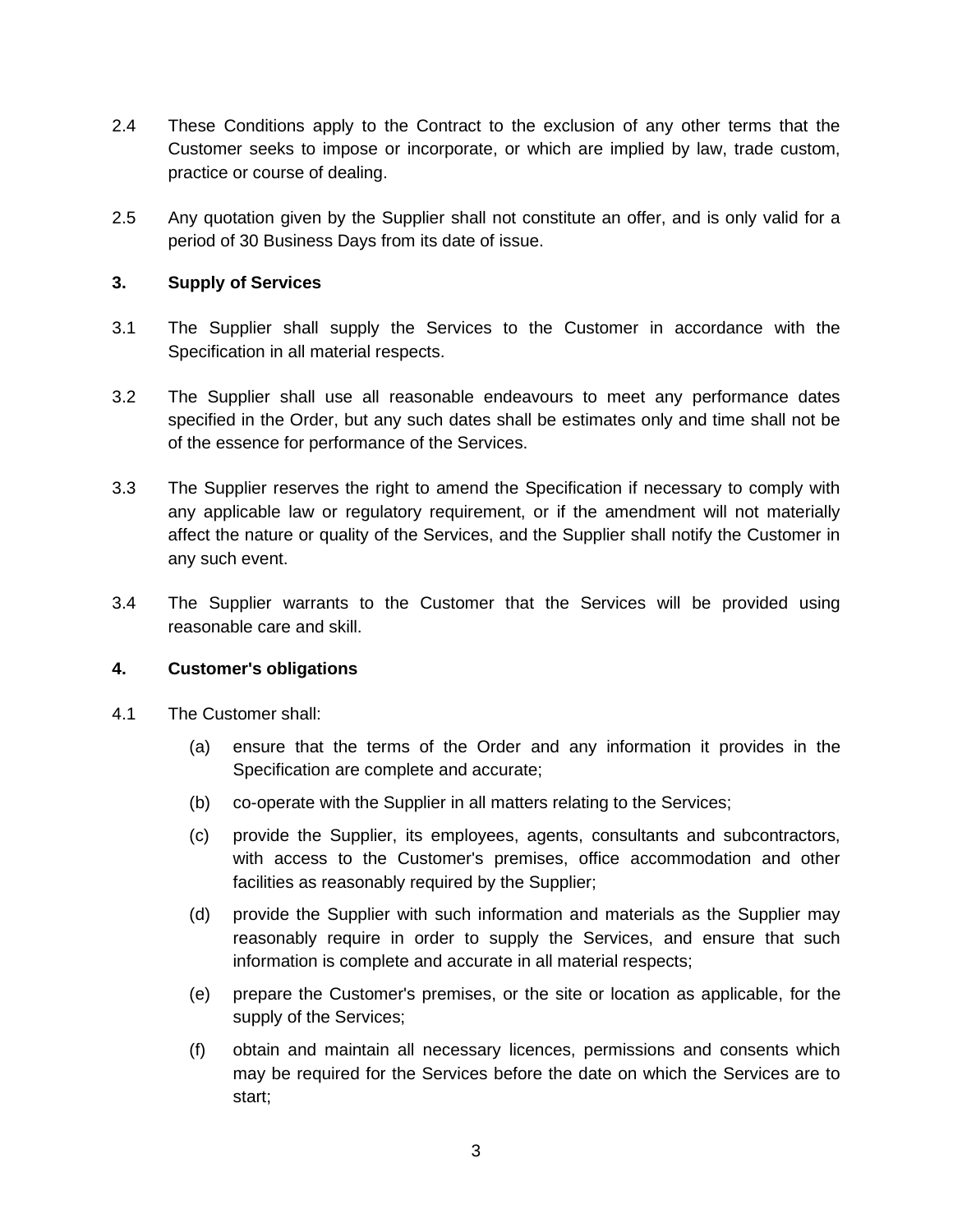- <span id="page-3-2"></span>(g) keep all materials, equipment, documents and other property of the Supplier (**Supplier Materials**) at the Customer's premises in safe custody at its own risk, maintain the Supplier Materials in good condition until returned to the Supplier, and not dispose of or use the Supplier Materials other than in accordance with the Supplier's written instructions or authorisation; and
- (h) comply with any additional obligations as set out in the Specification.
- <span id="page-3-1"></span>4.2 If the Supplier's performance of any of its obligations under the Contract is prevented or delayed by any act or omission by the Customer or failure by the Customer to perform any relevant obligation (**Customer Default**):
	- (a) without limiting or affecting any other right or remedy available to it, the Supplier shall have the right to suspend performance of the Services until the Customer remedies the Customer Default, and to rely on the Customer Default to relieve it from the performance of any of its obligations in each case to the extent the Customer Default prevents or delays the Supplier's performance of any of its obligations;
	- (b) the Supplier shall not be liable for any costs or losses sustained or incurred by the Customer arising directly or indirectly from the Supplier's failure or delay to perform any of its obligations as set out in this [clause 4.2;](#page-3-1) and
	- (c) the Customer shall reimburse the Supplier on written demand for any costs or losses sustained or incurred by the Supplier arising directly or indirectly from the Customer Default.

# <span id="page-3-0"></span>**5. Charges and payment**

- <span id="page-3-3"></span>5.1 The Charges for the Services shall be calculated on a time and materials basis:
	- (a) the Charges shall be calculated in accordance with the Supplier's daily fee rates, as set out in the Supplier's quotation or otherwise confirmed in writing by the Supplier;
	- (b) the Supplier's daily fee rates for each individual are calculated on the basis of an eight-hour day from 8.30 am to 4.30 pm worked on Business Days;
	- (c) the Supplier reserves the right to charge an overtime rate of the daily fee rate on a pro-rata basis for each part day or for any time worked by individuals whom it engages on the Services outside the hours referred to in [clause 5.1\(b\);](#page-3-3) and
	- (d) the Supplier shall be entitled to charge the Customer for any expenses reasonably incurred by the individuals whom the Supplier engages in connection with the Services including travelling expenses, hotel costs, subsistence and any associated expenses, and for the cost of services provided by third parties and required by the Supplier for the performance of the Services, and for the cost of any materials.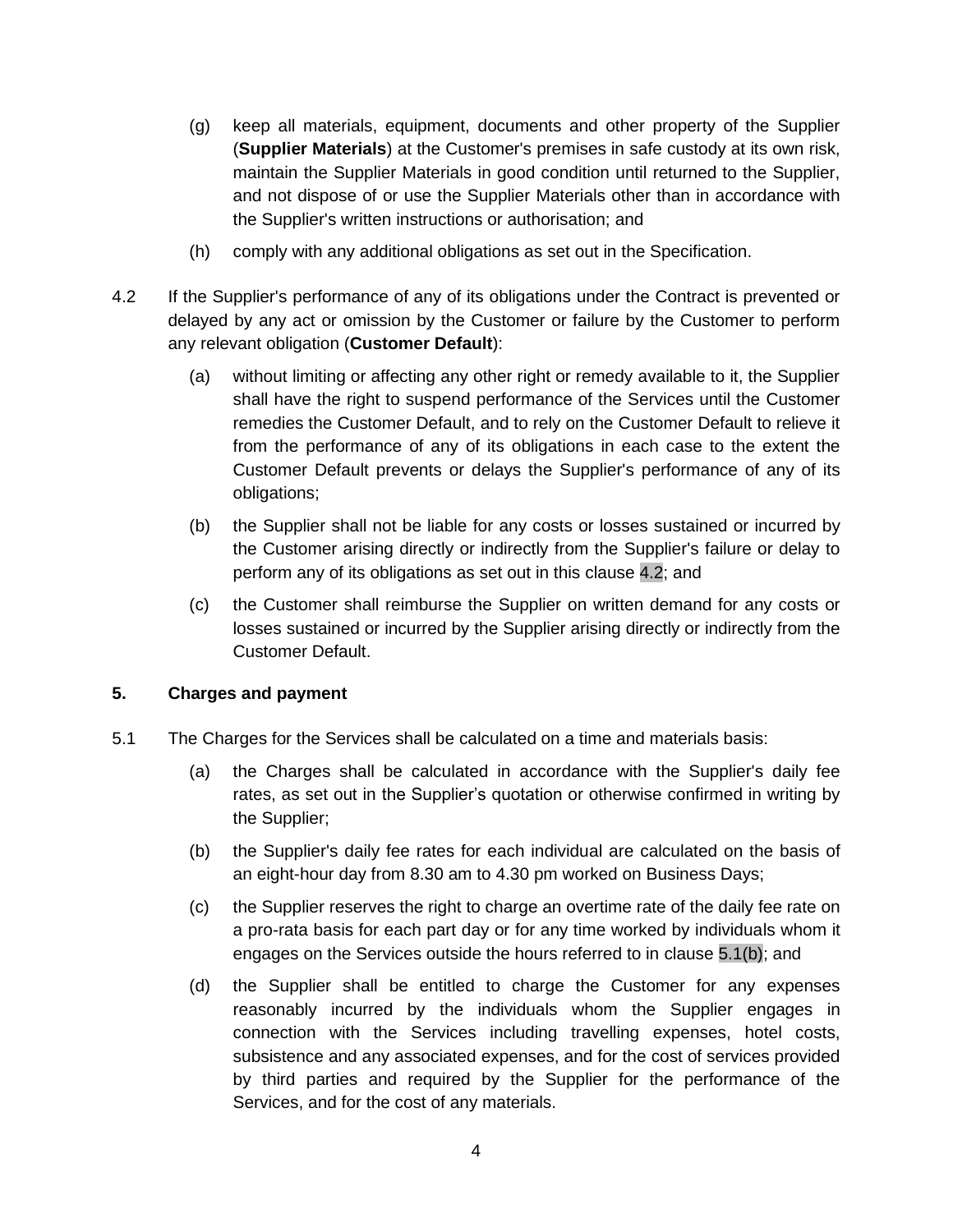- 5.2 The Supplier shall invoice the Customer on completion of the Services or in accordance with the payment terms set out on the quotation.
- 5.3 The Customer shall pay each invoice submitted by the Supplier:
	- (a) within 30 days of the date of the invoice or in accordance with any credit terms agreed by the Supplier and confirmed in writing to the Customer; and
	- (b) in full and in cleared funds to a bank account nominated in writing by the Supplier, and

time for payment shall be of the essence of the Contract.

- 5.4 All amounts payable by the Customer under the Contract are exclusive of amounts in respect of value added tax chargeable from time to time (**VAT**). Where any taxable supply for VAT purposes is made under the Contract by the Supplier to the Customer, the Customer shall, on receipt of a valid VAT invoice from the Supplier, pay to the Supplier such additional amounts in respect of VAT as are chargeable on the supply of the Services at the same time as payment is due for the supply of the Services.
- <span id="page-4-0"></span>5.5 If the Customer fails to make a payment due to the Supplier under the Contract by the due date, then, without limiting the Supplier's remedies under [clause 9,](#page-8-0) the Customer shall pay interest on the overdue sum from the due date until payment of the overdue sum, whether before or after judgment. Interest under this [clause 5.5](#page-4-0) will accrue each day at 4% a year above the Bank of England's base rate from time to time, but at 4% a year for any period when that base rate is below 0%.
- 5.6 All amounts due under the Contract shall be paid in full without any set-off, counterclaim, deduction or withholding (other than any deduction or withholding of tax as required by law).

# **6. Intellectual property rights**

- 6.1 All Intellectual Property Rights in or arising out of or in connection with the Services (other than Intellectual Property Rights in any materials provided by the Customer) shall be owned by the Supplier.
- <span id="page-4-1"></span>6.2 The Supplier grants to the Customer, or shall procure the direct grant to the Customer of, a fully paid-up, worldwide, non-exclusive, royalty-free perpetual and irrevocable licence to copy the Deliverables (excluding materials provided by the Customer) for the purpose of receiving and using the Services and the Deliverables in its business.
- 6.3 The Customer shall not sub-license, assign or otherwise transfer the rights granted in [clause](#page-4-1) [6.2](#page-4-1)*.*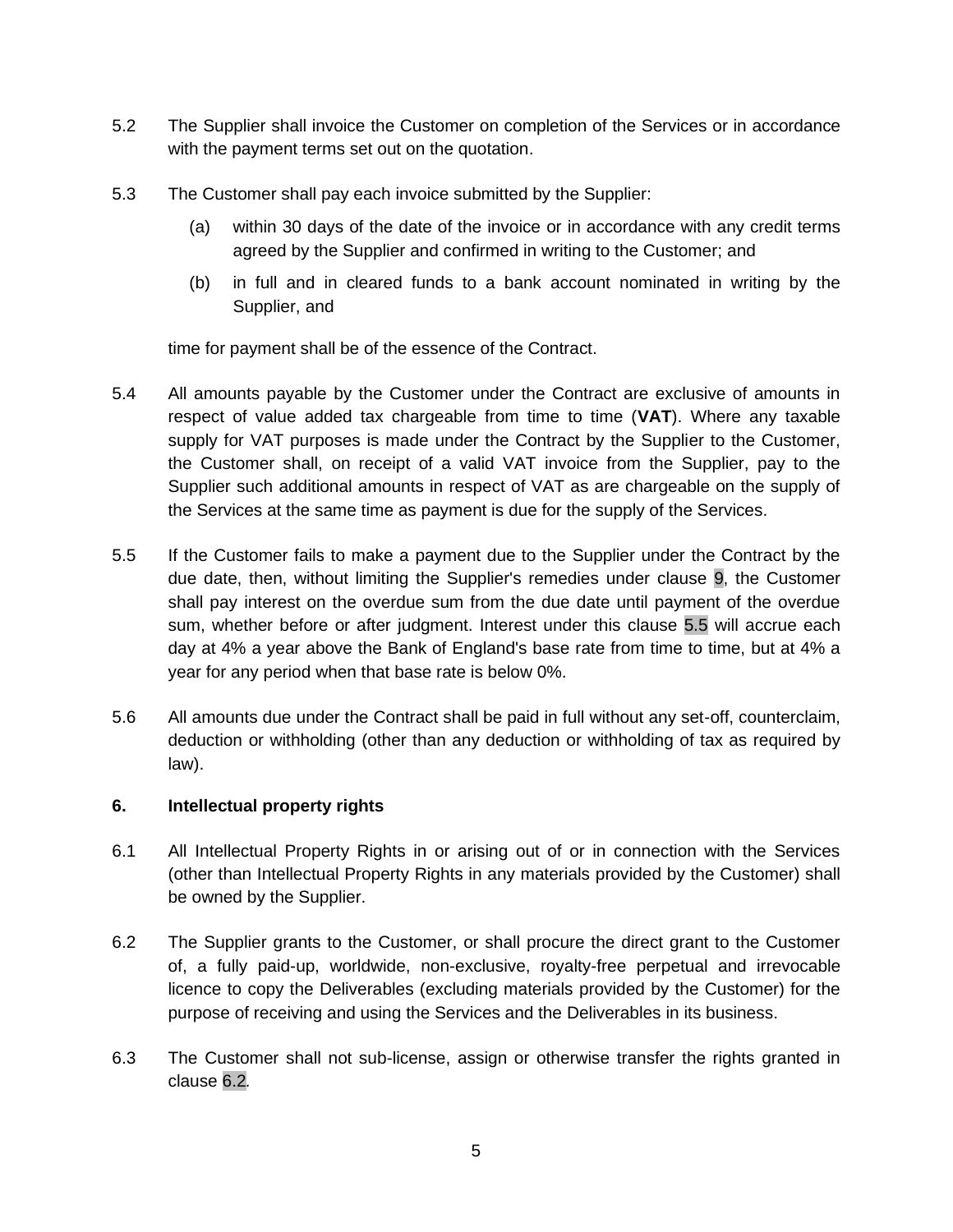6.4 The Customer grants the Supplier a fully paid-up, non-exclusive, royalty-free, nontransferable licence to copy and modify any materials provided by the Customer to the Supplier for the term of the Contract for the purpose of providing the Services to the Customer.

# **7. Data protection**

- 7.1 The following definitions apply in this clause 7:
	- (a) **Controller, Processor, Data Subject, Personal Data, Personal Data Breach, processing and appropriate technical and organisational measures**: as defined in the Data Protection Legislation.
	- (b) **Data Protection Legislation**: all applicable data protection and privacy legislation in force from time to time in the UK including the UK GDPR, the Data Protection Act 2018 (and regulations made thereunder) and the Privacy and Electronic Communications Regulations 2003 (*SI 2003/2426*).
	- (c) **Domestic Law**: the law of the United Kingdom or a part of the United Kingdom.
- <span id="page-5-0"></span>7.2 Both parties will comply with all applicable requirements of the Data Protection Legislation. This clause 7 is in addition to, and does not relieve, remove or replace, a party's obligations or rights under the Data Protection Legislation.
- 7.3 The parties acknowledge that when providing the Services to the Customer, the Supplier must gain access to and or acquire the ability to transfer, store or process personal data of the employees of the Customer. For the purposes of the Data Protection Legislation, the Customer is the Controller and the Supplier is the Processor of the Personal Data.
- 7.4 Without prejudice to the generality of [clause 7.2,](#page-5-0) the Customer will ensure that it has all necessary appropriate consents and notices in place to enable lawful transfer of the Personal Data to the Supplier for the duration and purposes of the Contract.
- 7.5 Without prejudice to the generality of [clause 7.2,](#page-5-0) the Supplier shall, in relation to any Personal Data processed in connection with the performance by the Supplier of its obligations under the Contract:
	- (a) process that Personal Data only on the documented written instructions of the Customer unless the Supplier is required by Domestic Law to otherwise process that Personal Data. Where the Supplier is relying on Domestic Law as the basis for processing Personal Data, the Supplier shall promptly notify the Customer of this before performing the processing required by the Domestic Law unless the Domestic Law prohibits the Supplier from so notifying the Customer;
	- (b) ensure that it has in place appropriate technical and organisational measures, reviewed and approved by the Customer, to protect against unauthorised or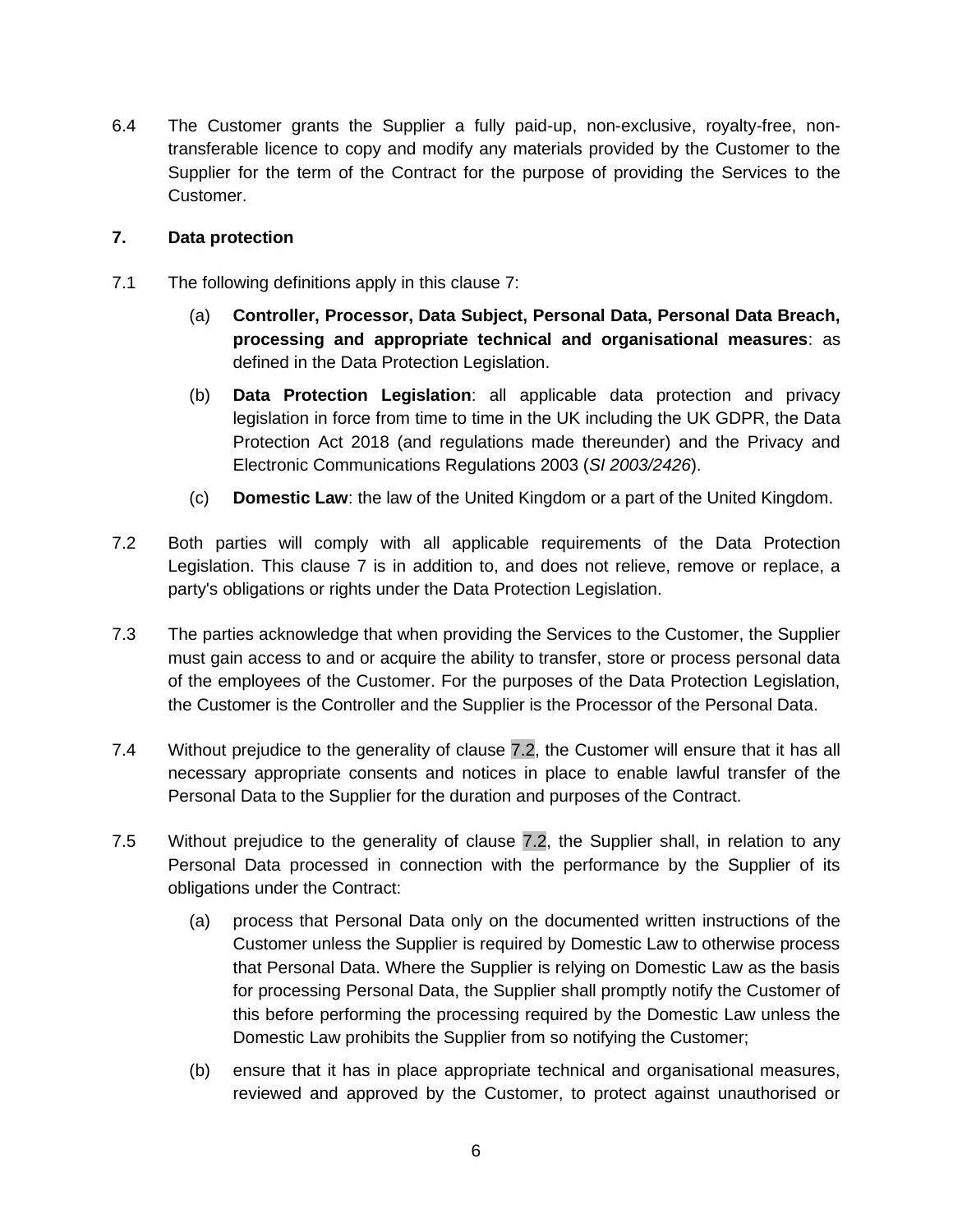unlawful processing of Personal Data and against accidental loss or destruction of, or damage to, Personal Data, appropriate to the harm that might result from the unauthorised or unlawful processing or accidental loss, destruction or damage and the nature of the data to be protected, having regard to the state of technological development and the cost of implementing any measures (those measures may include, where appropriate, pseudonymising and encrypting Personal Data, ensuring confidentiality, integrity, availability and resilience of its systems and services, ensuring that availability of and access to Personal Data can be restored in a timely manner after an incident, and regularly assessing and evaluating the effectiveness of the technical and organisational measures adopted by it);

- (c) ensure that all personnel who have access to and/or process Personal Data are obliged to keep the Personal Data confidential; and
- (d) not transfer any Personal Data outside of the UK unless the prior written consent of the Customer has been obtained and the following conditions are fulfilled:
	- (i) the Customer or the Supplier has provided appropriate safeguards in relation to the transfer;
	- (ii) the Data Subject has enforceable rights and effective legal remedies;
	- (iii) the Supplier complies with its obligations under the Data Protection Legislation by providing an adequate level of protection to any Personal Data that is transferred; and
	- (iv) the Supplier complies with reasonable instructions notified to it in advance by the Customer with respect to the processing of the Personal Data;
- (e) assist the Customer, at the Customer's cost, in responding to any request from a Data Subject and in ensuring compliance with its obligations under the Data Protection Legislation with respect to security, breach notifications, impact assessments and consultations with supervisory authorities or regulators;
- (f) notify the Customer without undue delay on becoming aware of a Personal Data Breach;
- (g) at the written direction of the Customer, delete or return Personal Data and copies thereof to the Customer on termination of the Contract unless required by Domestic Law to store the Personal Data; and
- (h) maintain complete and accurate records and information to demonstrate its compliance with this clause 7.
- <span id="page-6-0"></span>7.6 The Customer consents to the Supplier appointing third-party processors of Personal Data under the Contract. The Supplier confirms that it has entered or (as the case may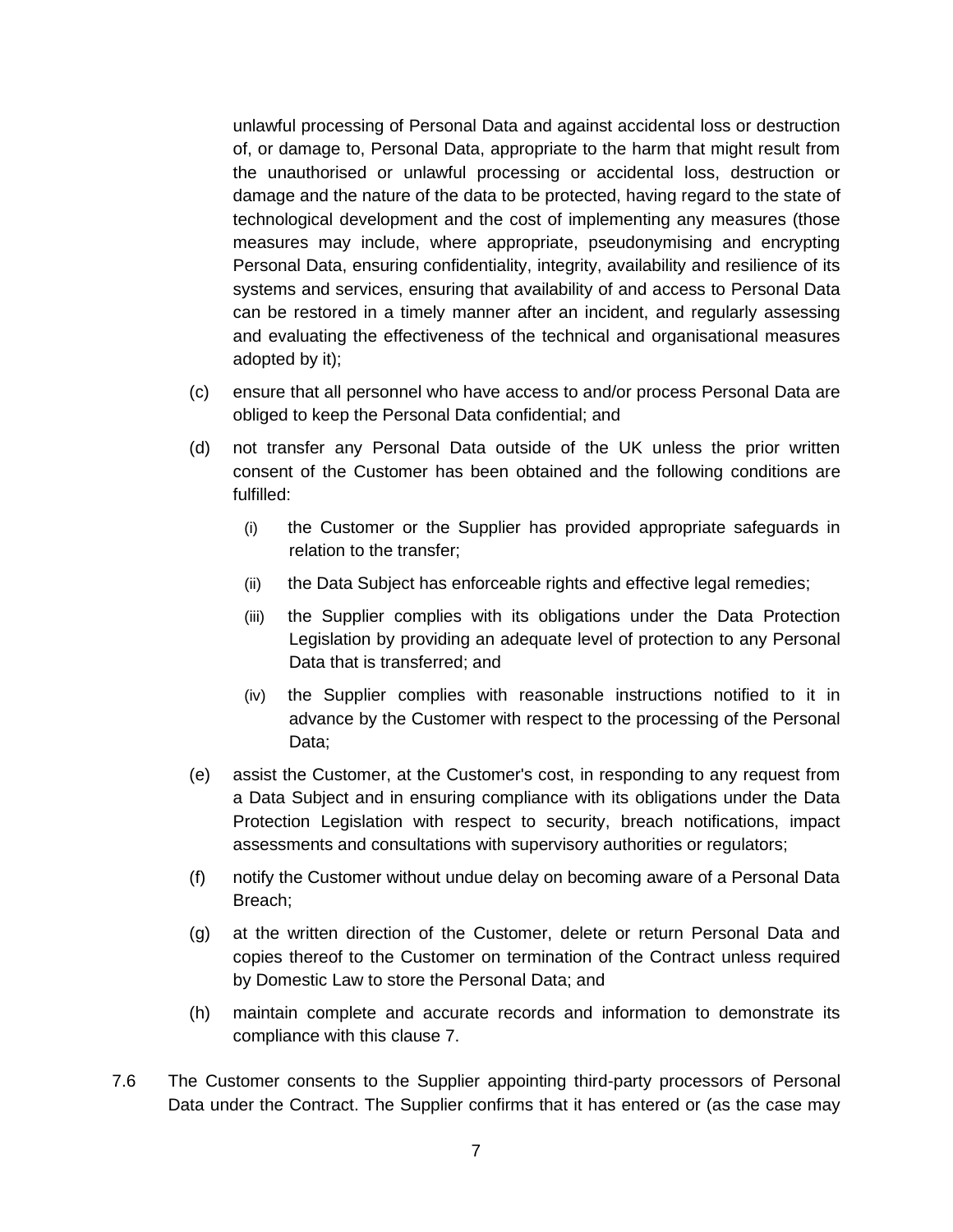be) will enter with the third-party processor into a written agreement incorporating terms which are substantially similar to those set out in this clause 7] and in either case which the Supplier confirms reflect and will continue to reflect the requirements of the Data Protection Legislation. As between the Customer and the Supplier, the Supplier shall remain fully liable for all acts or omissions of any third-party processor appointed by it pursuant to this [clause 7.6.](#page-6-0)

7.7 Either party may, at any time on not less than 30 days' notice, revise this clause 7 by replacing it with any applicable controller to processor standard clauses or similar terms adopted by the Information Commissioner or forming part of an applicable certification scheme (which shall apply when replaced by attachment to the Contract).

# <span id="page-7-0"></span>**8. Limitation of liability: THE CUSTOMER'S ATTENTION IS PARTICULARLY DRAWN TO THIS CLAUSE.**

- 8.1 The limits and exclusions in this clause reflect the insurance cover the Supplier has been able to arrange and the Customer is responsible for making its own arrangements for the insurance of any excess loss.
- 8.2 References to liability in this [clause 8](#page-7-0) include every kind of liability arising under or in connection with the Contract including liability in contract, tort (including negligence), misrepresentation, restitution or otherwise.
- <span id="page-7-1"></span>8.3 Neither party may benefit from the limitations and exclusions set out in this clause in respect of any liability arising from its deliberate default.
- <span id="page-7-3"></span>8.4 Nothing in this [clause 8](#page-7-0) shall limit the Customer's payment obligations under the Contract.
- <span id="page-7-2"></span>8.5 Nothing in the Contract limits any liability which cannot legally be limited, including liability for:
	- (a) death or personal injury caused by negligence;
	- (b) fraud or fraudulent misrepresentation; and
	- (c) breach of the terms implied by section 2 of the Supply of Goods and Services Act 1982 (title and quiet possession).
- 8.6 Subject to [clause 8.3](#page-7-1) (No limitation in respect of deliberate default), and [clause 8.5](#page-7-2) (Liabilities which cannot legally be limited), the Supplier's total liability to the Customer:
	- (a) for all loss or damage, arising under or in connection with the Contract shall not exceed the sum equal to the total charges payable by the Customer to the Supplier for the Services under the Contract.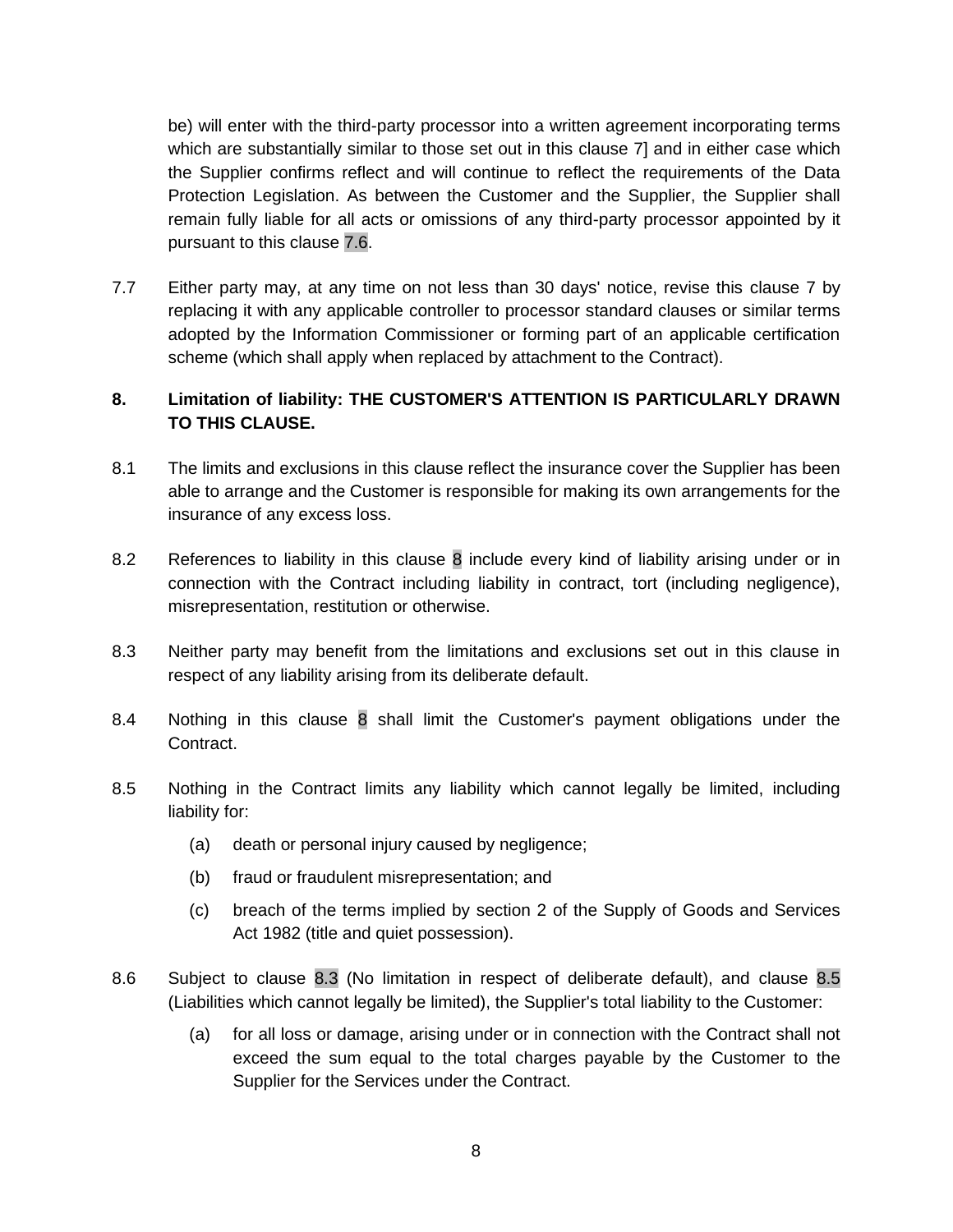- 8.7 The cap on the Supplier's liabilities set out in clause 8.6 shall be reduced by:
	- (a) payment of an uncapped liability;
	- (b) amounts awarded by a court or arbitrator, using their procedural or statutory powers in respect of costs of proceedings or interest for late payment.
- <span id="page-8-1"></span>8.8 Subject [clause 8.3](#page-7-1) (No limitation in respect of deliberate default), [clause 8.4](#page-7-3) (No limitation of customer's payment obligations) and [clause 8.5](#page-7-2) (Liabilities which cannot legally be limited), this [clause 8.8](#page-8-1) sets out the types of loss that are wholly excluded:
	- (a) loss of profits.
	- (b) loss of sales or business.
	- (c) loss of agreements or contracts.
	- (d) loss of anticipated savings.
	- (e) loss of use or corruption of software, data or information.
	- (f) loss of or damage to goodwill; and
	- (g) indirect or consequential loss.
- 8.9 The Supplier has given commitments as to compliance of the Services with relevant specifications in [clause 3.](#page-2-0) In view of these commitments, the terms implied by sections 3, 4 and 5 of the Supply of Goods and Services Act 1982 are, to the fullest extent permitted by law, excluded from the Contract.
- 8.10 Unless the Customer notifies the Supplier that it intends to make a claim in respect of an event within the notice period, the Supplier shall have no liability for that event. The notice period for an event shall start on the day on which the Customer became, or ought reasonably to have become, aware of its having grounds to make a claim in respect of the event and shall expire 12 months from that date. The notice must be in writing and must identify the event and the grounds for the claim in reasonable detail.
- 8.11 This [clause 8](#page-7-0) shall survive termination of the Contract.

# <span id="page-8-0"></span>**9. Termination**

- 9.1 Without affecting any other right or remedy available to it, the Supplier may terminate the Contract by giving the other party one months' prior written notice.
- 9.2 Without affecting any other right or remedy available to it, either party may terminate the Contract with immediate effect by giving written notice to the other party if: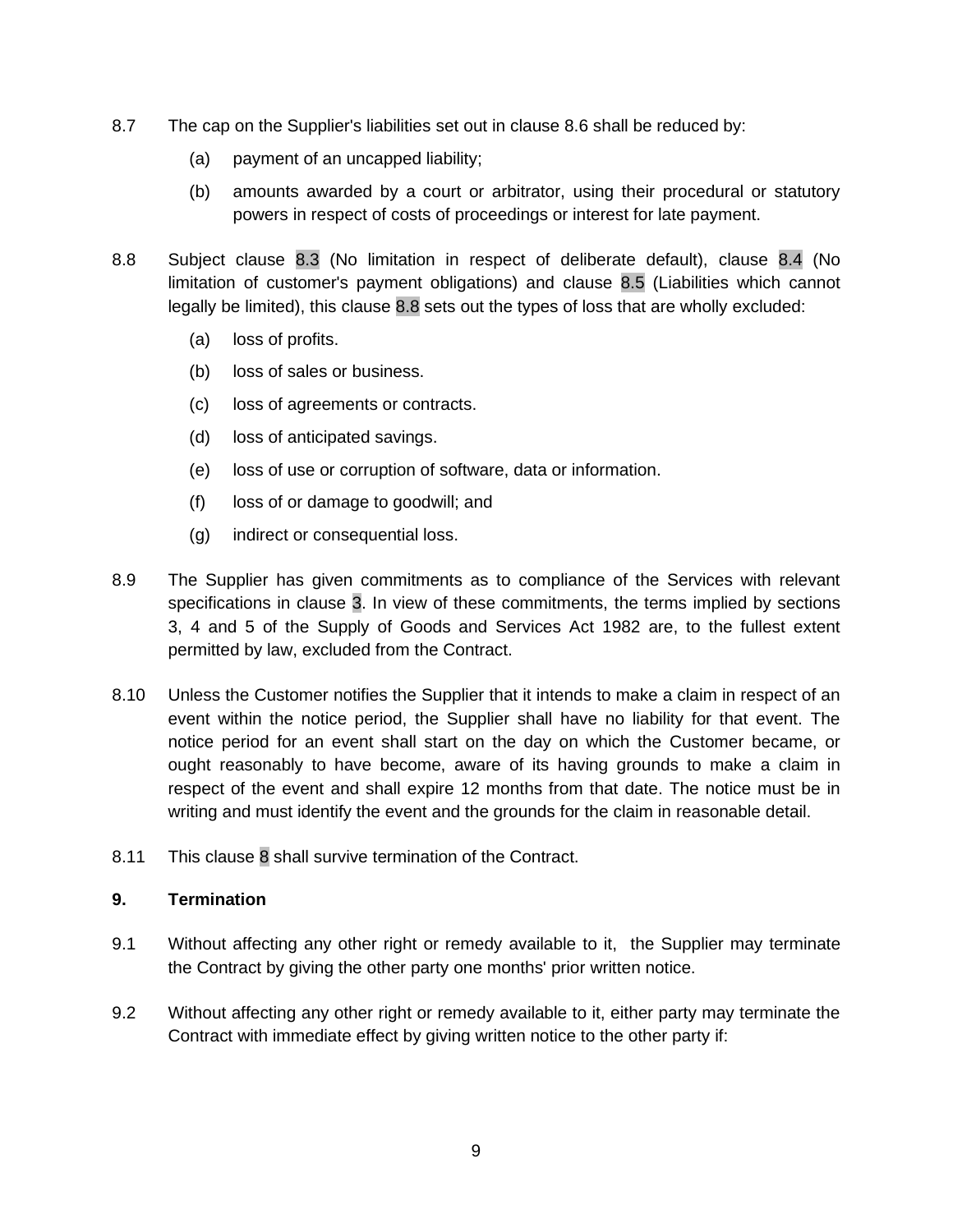- (a) the other party commits a material breach of any term of the Contract and (if such a breach is remediable) fails to remedy that breach within seven days of that party being notified in writing to do so;
- <span id="page-9-2"></span>(b) the other party takes any step or action in connection with its entering administration, provisional liquidation or any composition or arrangement with its creditors (other than in relation to a solvent restructuring), applying to court for or obtaining a moratorium under Part A1 of the Insolvency Act 1986, being wound up (whether voluntarily or by order of the court, unless for the purpose of a solvent restructuring), having a receiver appointed to any of its assets or ceasing to carry on business or, if the step or action is taken in another jurisdiction, in connection with any analogous procedure in the relevant jurisdiction;
- <span id="page-9-0"></span>(c) the other party suspends, or threatens to suspend, or ceases or threatens to cease to carry on all or a substantial part of its business; or
- <span id="page-9-1"></span>(d) the other party's financial position deteriorates to such an extent that in the terminating party's opinion the other party's capability to adequately fulfil its obligations under the Contract has been placed in jeopardy.
- 9.3 Without affecting any other right or remedy available to it, the Supplier may terminate the Contract with immediate effect by giving written notice to the Customer if:
	- (a) the Customer fails to pay any amount due under the Contract on the due date for payment;
	- (b) there is a change of control of the Customer.
- 9.4 Without affecting any other right or remedy available to it, the Supplier may suspend the supply of Services under the Contract or any other contract between the Customer and the Supplier if:
	- (a) the Customer fails to pay any amount due under the Contract on the due date for payment;
	- (b) the Customer becomes subject to any of the events listed in [clause 9.2\(c\)](#page-9-0) or [clause 9.2\(d\),](#page-9-1) or the Supplier reasonably believes that the Customer is about to become subject to any of them; and
	- (c) the Supplier reasonably believes that the Customer is about to become subject to any of the events listed in [clause 9.2\(b\)](#page-9-2)*.*

# **10. Consequences of termination**

- 10.1 On termination of the Contract:
	- (a) the Customer shall immediately pay to the Supplier all of the Supplier's outstanding unpaid invoices and interest and, in respect of Services supplied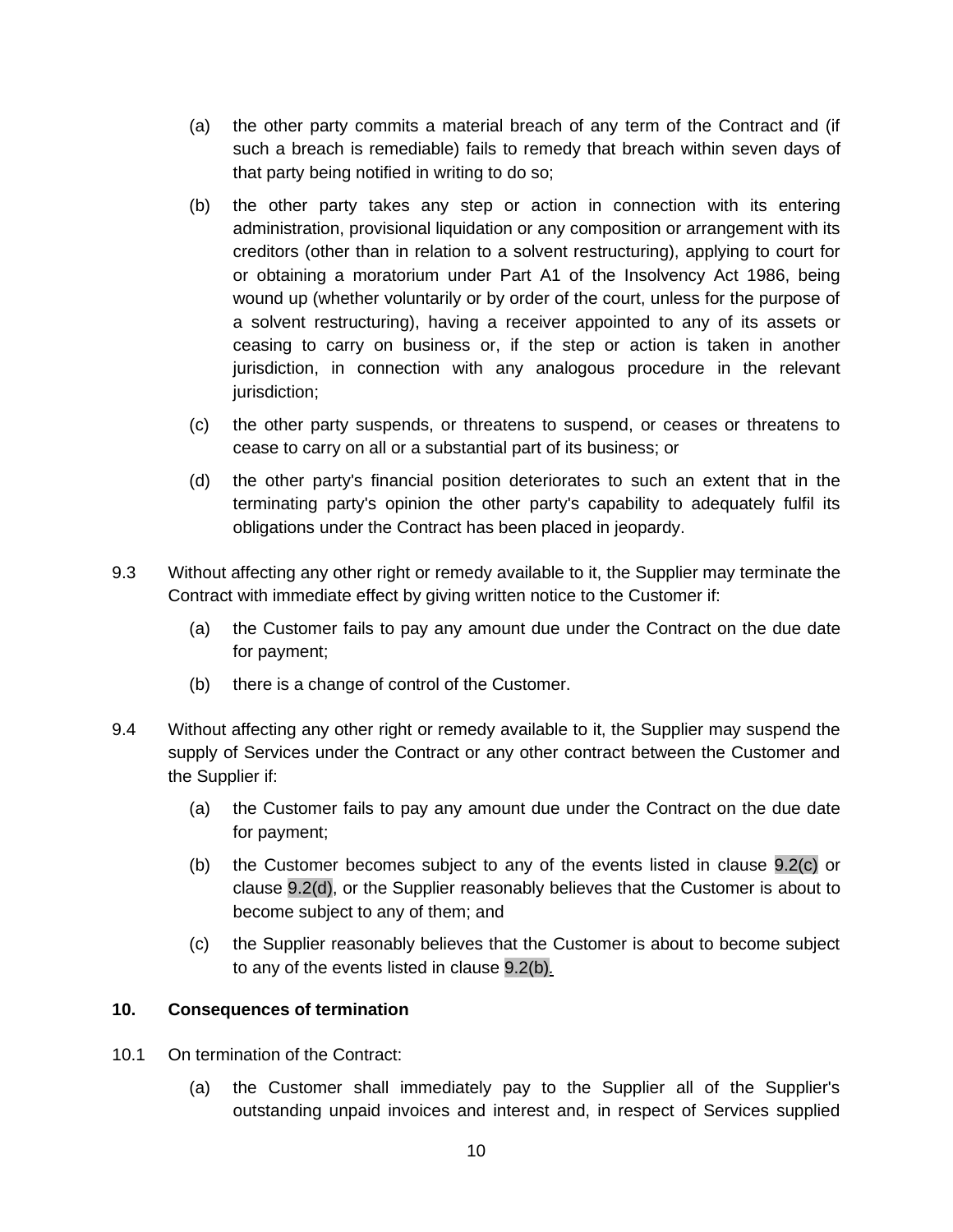but for which no invoice has been submitted, the Supplier shall submit an invoice, which shall be payable by the Customer immediately on receipt;

- (b) the Customer shall return all of the Supplier Materials and any Deliverables which have not been fully paid for. If the Customer fails to do so, then the Supplier may enter the Customer's premises and take possession of them. Until they have been returned, the Customer shall be solely responsible for their safe keeping and will not use them for any purpose not connected with the Contract.
- 10.2 Termination of the Contract shall not affect any rights, remedies, obligations or liabilities of the parties that have accrued up to the date of termination, including the right to claim damages in respect of any breach of the Contract which existed at or before the date of termination.
- 10.3 Any provision of the Contract that expressly or by implication is intended to come into or continue in force on or after termination of the Contract shall remain in full force and effect.

# **11. General**

**11.1 Force majeure.** Neither party shall be in breach of the Contract nor liable for delay in performing, or failure to perform, any of its obligations under the Contract if such delay or failure result from events, circumstances or causes beyond its reasonable control.

# **11.2 Assignment and other dealings.**

- (a) The Supplier may at any time assign, mortgage, charge, subcontract, delegate, declare a trust over or deal in any other manner with any or all of its rights and obligations under the Contract.
- (b) The Customer shall not assign, transfer, mortgage, charge, subcontract, delegate, declare a trust over or deal in any other manner with any of its rights and obligations under the Contract without the prior written consent of the Supplier.

# <span id="page-10-1"></span>**11.3 Confidentiality.**

- (a) Each party undertakes that it shall not at any time disclose to any person any confidential information concerning the business, affairs, customers, clients or suppliers of the other party, except as permitted by [clause 11.3\(b\).](#page-10-0)
- <span id="page-10-0"></span>(b) Each party may disclose the other party's confidential information:
	- (i) to its employees, officers, representatives, contractors, subcontractors or advisers who need to know such information for the purposes of carrying out the party's obligations under the Contract. Each party shall ensure that its employees, officers, representatives, contractors, subcontractors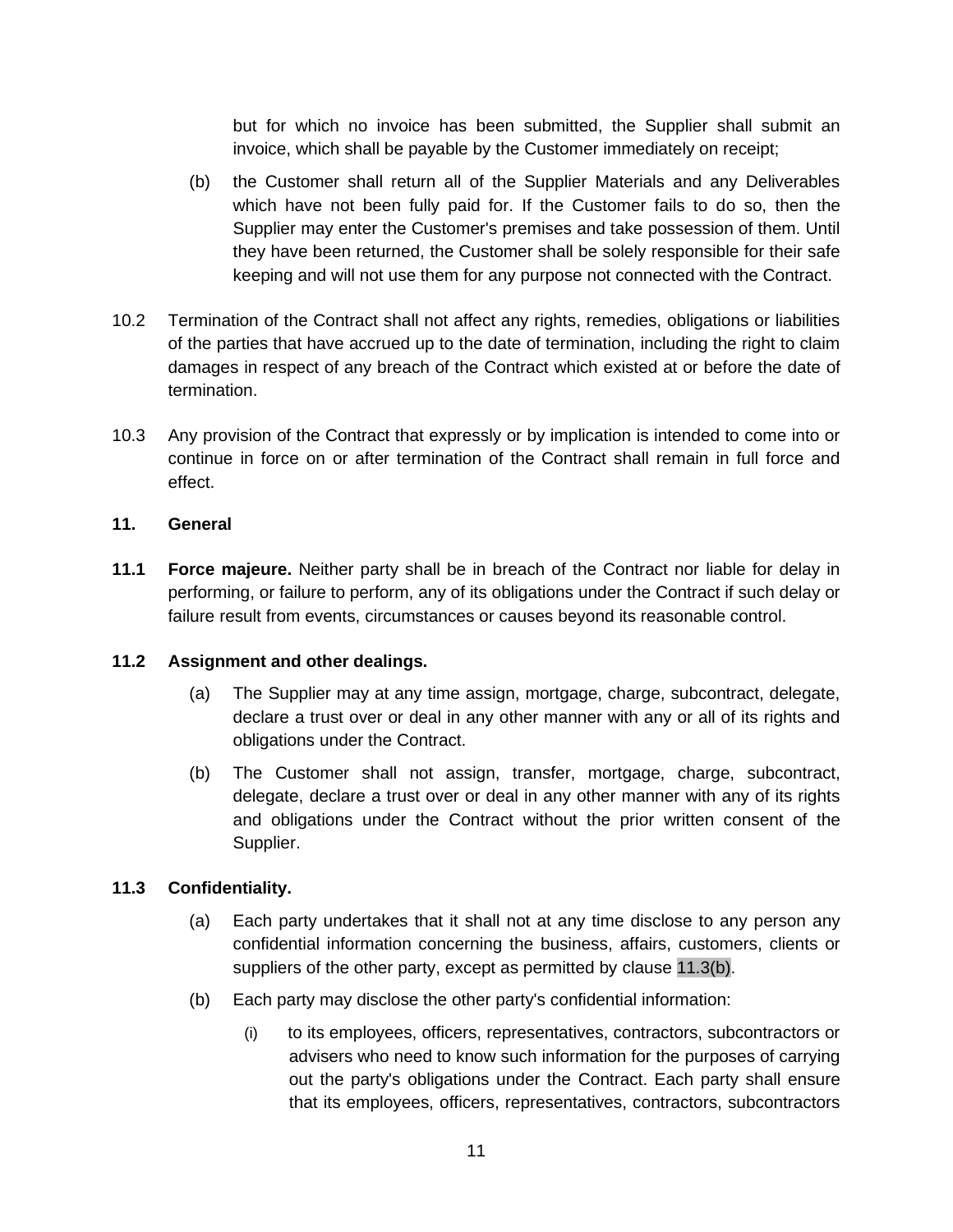or advisers to whom it discloses the other party's confidential information comply with this [clause 11.3;](#page-10-1) and

- (ii) as may be required by law, a court of competent jurisdiction or any governmental or regulatory authority.
- (c) Neither party shall use the other party's confidential information for any purpose other than to perform its obligations under the Contract.

# **11.4 Entire agreement.**

- (a) The Contract constitutes the entire agreement between the parties and supersedes and extinguishes all previous agreements, promises, assurances, warranties, representations and understandings between them, whether written or oral, relating to its subject matter.
- (b) Each party acknowledges that in entering into the Contract it does not rely on, and shall have no remedies in respect of any statement, representation, assurance or warranty (whether made innocently or negligently) that is not set out in the Contract. Each party agrees that it shall have no claim for innocent or negligent misrepresentation or negligent misstatement based on any statement in the Contract.
- (c) Nothing in this clause shall limit or exclude any liability for fraud.
- <span id="page-11-0"></span>**11.5 Variation.** Except as set out in these Conditions, no variation of the Contract shall be effective unless it is in writing and signed by the parties (or their authorised representatives).
- 11.6 **Waiver**. A waiver of any right or remedy under the Contract or by law is only effective if given in writing and shall not be deemed a waiver of any subsequent right or remedy. A failure or delay by a party to exercise any right or remedy provided under the Contract or by law shall not constitute a waiver of that or any other right or remedy, nor shall it prevent or restrict any further exercise of that or any other right or remedy. No single or partial exercise of any right or remedy provided under the Contract or by law shall prevent or restrict the further exercise of that or any other right or remedy.
- <span id="page-11-1"></span>**11.7 Severance.** If any provision or part-provision of the Contract is or becomes invalid, illegal or unenforceable, it shall be deemed deleted, but that shall not affect the validity and enforceability of the rest of this agreement. If any provision or part-provision of this Contract deleted under this [clause 11.7](#page-11-1) the parties shall negotiate in good faith to agree a replacement provision that, to the greatest extent possible, achieves the intended commercial result of the original provision.

# <span id="page-11-2"></span>**11.8 Notices.**